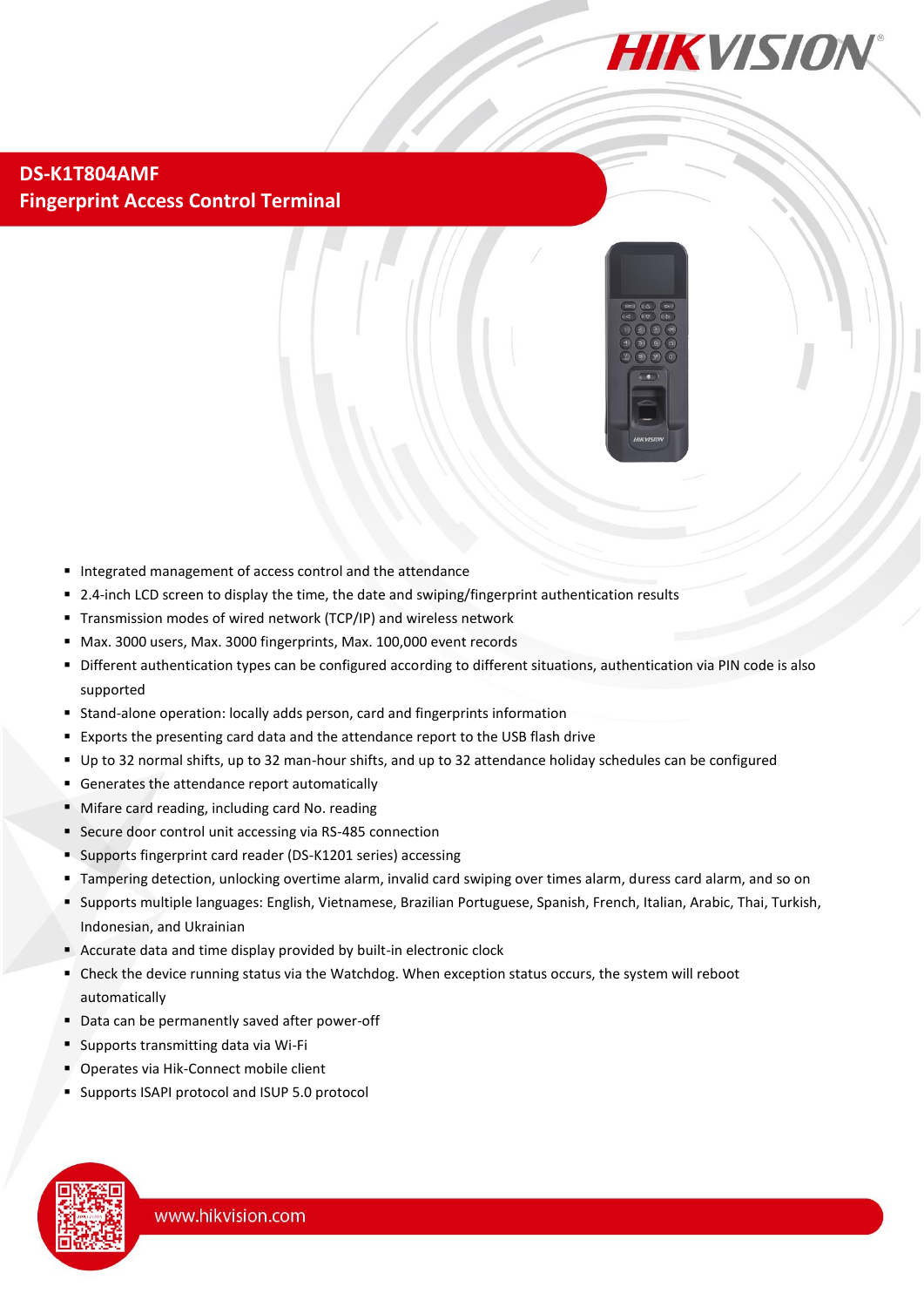

## **Specification**

| <b>System</b>                                     |                                                                        |
|---------------------------------------------------|------------------------------------------------------------------------|
| Operation system                                  | Linux                                                                  |
| <b>Screen</b>                                     |                                                                        |
| Size                                              | $2.4$ -inch                                                            |
| Resolution                                        | $320 \times 240$                                                       |
| Type                                              | LCD-TFT display screen                                                 |
| <b>Audio</b>                                      |                                                                        |
| Audio output                                      | 1 loudspeaker, 1 buzzer                                                |
| <b>Network</b>                                    |                                                                        |
| Wired network                                     | TCP/IP, 10/100Mbps, self-adaptive                                      |
| Wi-Fi                                             | Support                                                                |
| <b>Interface</b>                                  |                                                                        |
| Network interface                                 | $\mathbf{1}$                                                           |
| RS-485                                            | $\mathbf 1$                                                            |
| Wiegand                                           | $\mathbf{1}$                                                           |
| Lock output                                       | $\mathbf{1}$                                                           |
| Exit button                                       | $\mathbf{1}$                                                           |
| Door contact input                                | $\mathbf{1}$                                                           |
| IO input                                          | $\mathbf{1}$                                                           |
| IO output                                         | $\mathbf{1}$                                                           |
| <b>TAMPER</b>                                     | $\mathbf{1}$                                                           |
| <b>USB</b>                                        | $\mathbf{1}$                                                           |
| <b>Capacity</b>                                   |                                                                        |
| Card capacity                                     | 3000                                                                   |
| Fingerprint capacity                              | 3000                                                                   |
| Event capacity                                    | 100,000                                                                |
| Authentication                                    |                                                                        |
| Card type                                         | Mifare 1 card                                                          |
| Card reading distance                             | 0 to 4.5 cm                                                            |
| Card reading duration                             | < 1s                                                                   |
| Fingerprint module                                | Optical fingerprint module                                             |
| Fingerprint comparing mode                        | 1:1 and $1:N$                                                          |
| Fingerprint recognition duration                  | < 1s                                                                   |
| <b>Fingerprint False Acceptance</b><br>Rate (FAR) | ≤ 0.001 $%$                                                            |
| <b>Fingerprint False Rejection Rate</b><br>(FRR)  | ≤ 0.01 $%$                                                             |
| <b>Others</b>                                     |                                                                        |
| Indicator                                         | Power/status (red/green)                                               |
| Power supply                                      | 12 VDC/1 A                                                             |
| Working temperature                               | -10 °C to +55 °C (14 °F to +131 °F)                                    |
| Working humidity                                  | 10% to 90% (no condensing)                                             |
| Color                                             | Black (included), gold (optional), silver (optional), white (optional) |
| Dimensions                                        | 205 mm × 76.5 mm × 37 mm (8.07" × 3.01" × 1.46")                       |
| Installation                                      | Surface mounting                                                       |

## **Dimension**